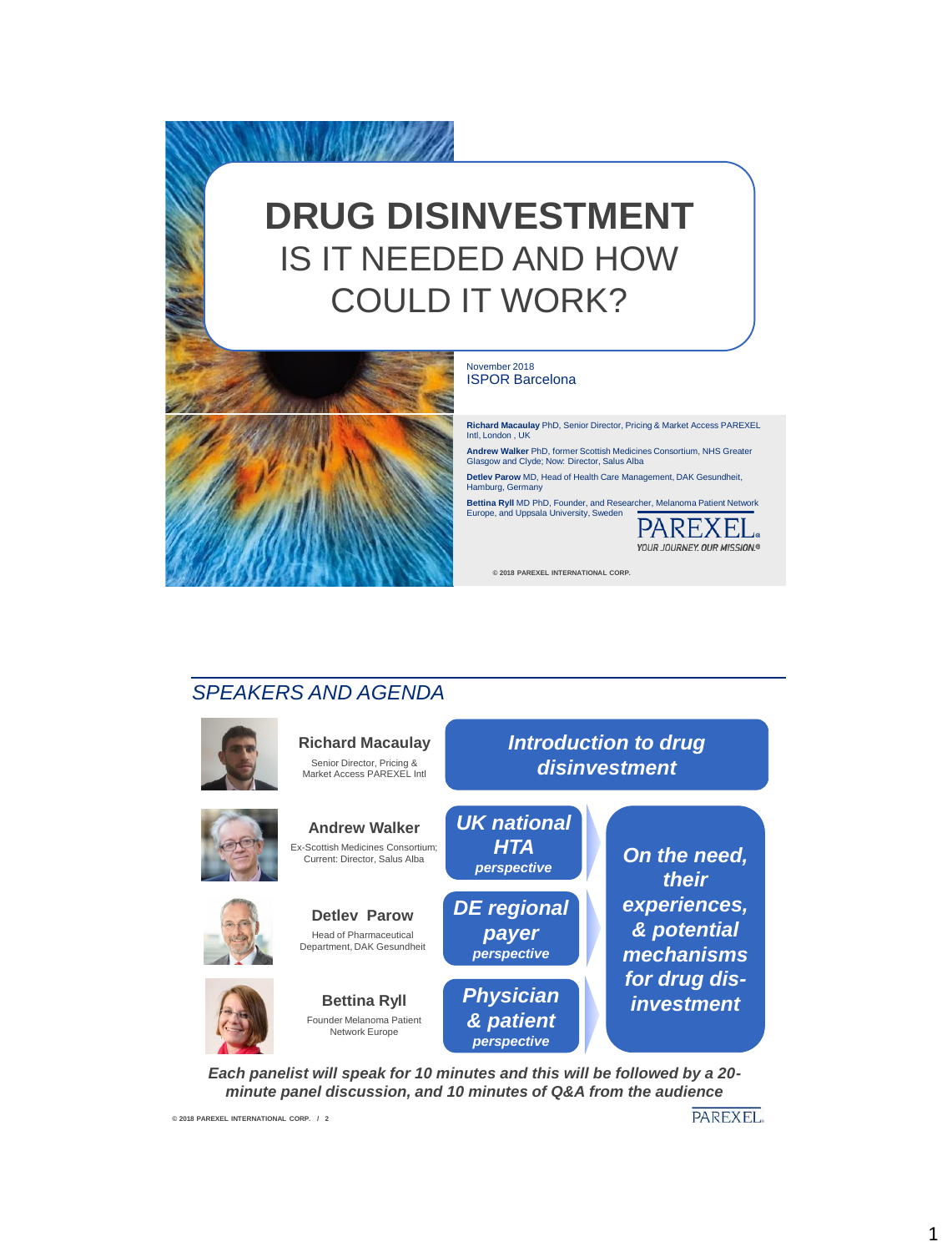

**© 2018 PAREXEL INTERNATIONAL CORP. / 3**

**© 2018 PAREXEL INTERNATIONAL CORP. / 4**

PAREXEL.

*HEALTHCARE COSTS ARE INCREASING WHILST BUDGETS ARE BEING CONSTRAINED NECESSITATING TRADE-OFFS*



PAREXEL.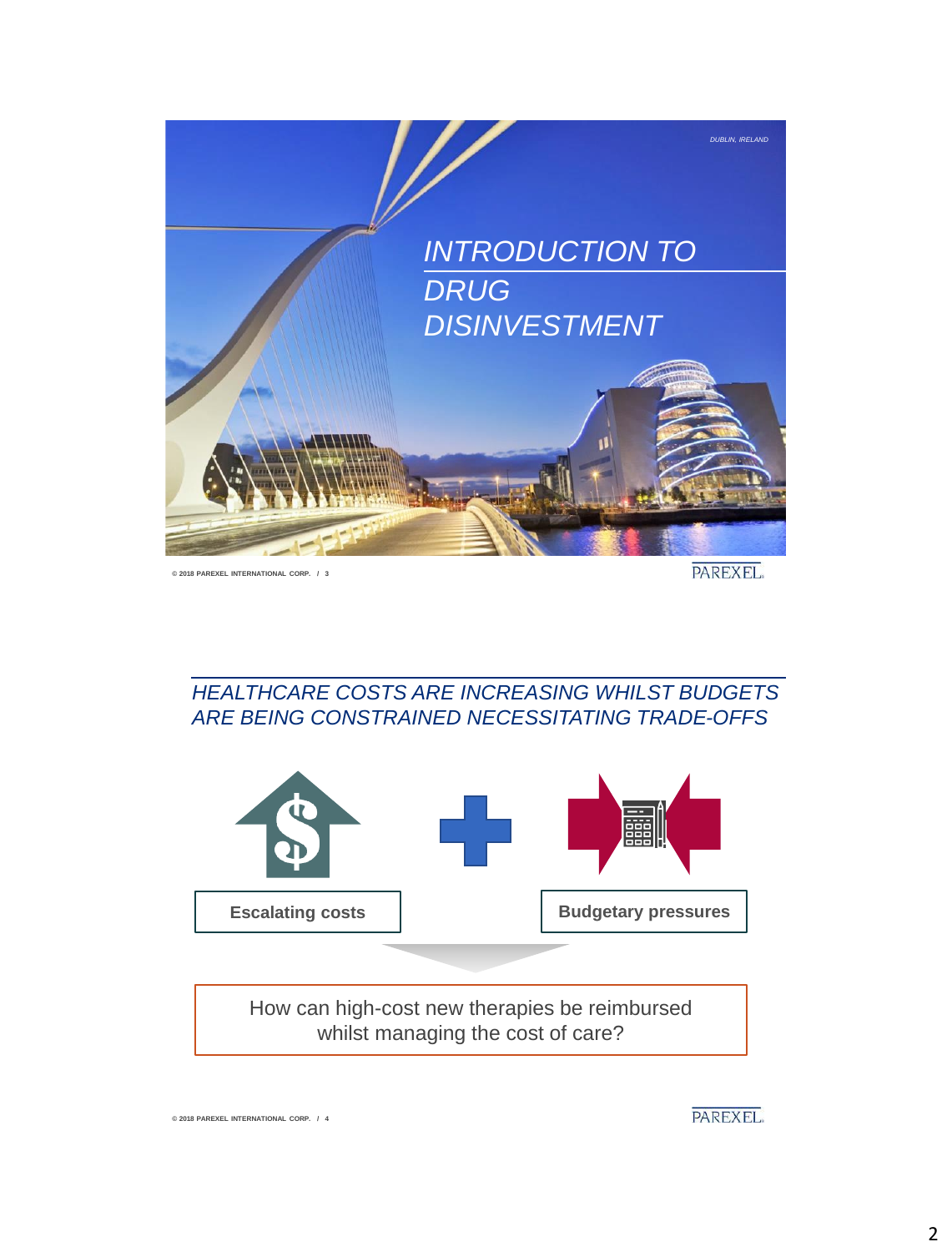#### *…AND NEW HIGH-COST THERAPY CLASSES WITH TRANSFORMATIONAL PATIENT BENEFITS ARE EMERGING*



**© 2018 PAREXEL INTERNATIONAL CORP. / 5**

PAREXEL.

*DRUG DISINVESTMENT UNDERLIES TWO POTENTIAL KEY APPROACHES TO ADDRESSING THIS…*



**Re-allocating funding from already reimbursed treatments deemed to be of low value**



**Temporary reimbursement (at a discount) of new treatments until more robust evidence available**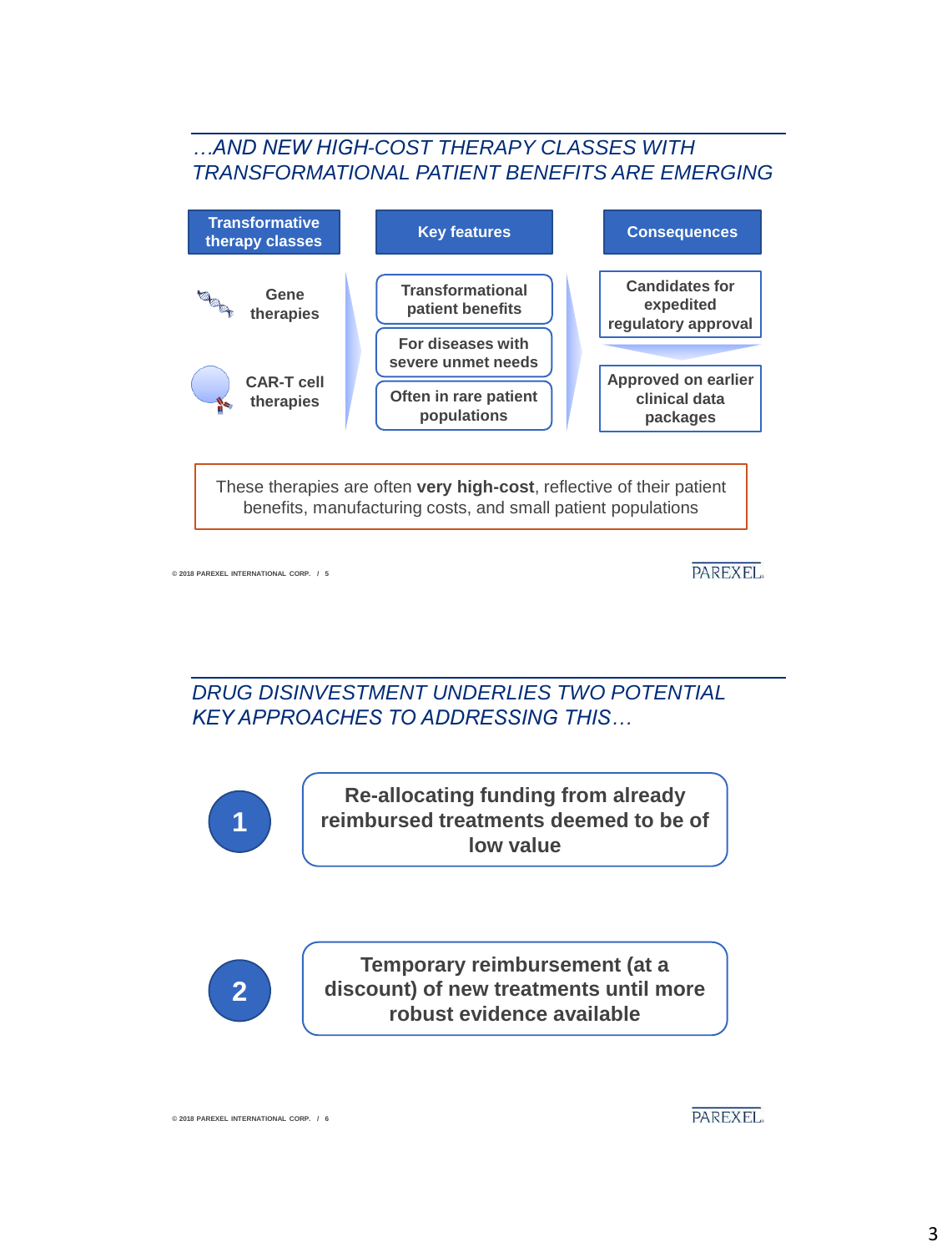#### *…HOWEVER, DESPITE BEING CONCEPTUALLY APPEALING, IN PRACTICE THEY CAN BE CHALLENGING…*



**© 2018 PAREXEL INTERNATIONAL CORP. / 7**

PAREXEL.





**© 2018 PAREXEL INTERNATIONAL CORP. / 8**

**PAREXEL**